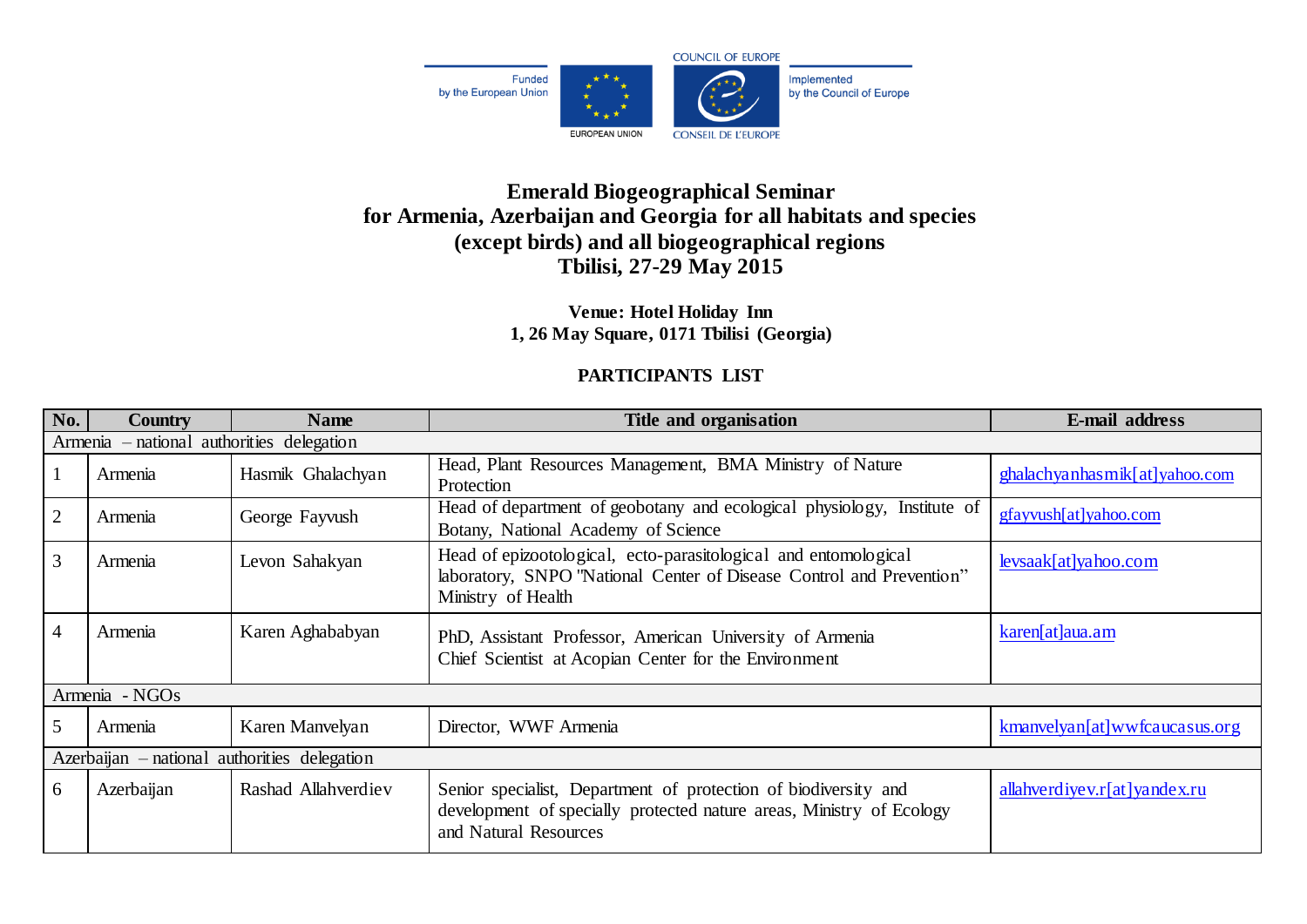

| No.                           | <b>Country</b>        | <b>Name</b>              | Title and organisation                                                                                           | <b>E-mail address</b>                            |  |  |  |
|-------------------------------|-----------------------|--------------------------|------------------------------------------------------------------------------------------------------------------|--------------------------------------------------|--|--|--|
| Azerbaijan - NGOs             |                       |                          |                                                                                                                  |                                                  |  |  |  |
| $\overline{7}$                | Azerbaijan            | Elchin Sultanov          | Director of Azerbaijan Ornithological Society                                                                    | elchin sultanov $\lceil \text{at} \rceil$ aos.az |  |  |  |
| 8                             | Azerbaijan            | Elshad Askerov           | Director, WWF Azerbaijan                                                                                         | easkerov[at]wwfcaucasus.org                      |  |  |  |
| Georgia – national delegation |                       |                          |                                                                                                                  |                                                  |  |  |  |
| 9                             | Georgia               | <b>Ioseb Kartsivadze</b> | Head of Biodiversity Protection Service, Ministry of Environment and<br><b>Natural Resources Protection</b>      | $\frac{2}{1}$                                    |  |  |  |
| 10                            | Georgia               | Teona Karchava           | Chief specialist at Biodiversity Protection Service, Ministry of<br>Environment and Natural Resources Protection | teonakarchava[at]yahoo.com                       |  |  |  |
| 11                            | Georgia               | Kakha Artsivadze         | <b>NACRES</b>                                                                                                    | kakha.artsivadze[at]nacres.org                   |  |  |  |
| 12                            | Georgia               | Irakli Shavgulidze       | Chairperson, NACRES                                                                                              | irakli.shavgulidze[at]nacres.org                 |  |  |  |
|                               | Georgia - NGOs        |                          |                                                                                                                  |                                                  |  |  |  |
| 13                            | Georgia               | Irakli Macharashvili     | Biodiversity Programme Coordinator, GREEN ALTERNATIVE                                                            | imacharashvili[at]greenalt.org                   |  |  |  |
| 14                            | Georgia               | Marina Jordania          | The Greens Movement of Georgia/Friends of the Earth Georgia                                                      | majordania[at]yahoo.com                          |  |  |  |
| 15                            | Georgia               | Maka Tsereteli           | The Greens Movement of Georgia/FOE Georgia                                                                       | m_tsereteli[at]yahoo.com                         |  |  |  |
| 16                            | Georgia               | Natia Javakhishvili      | BirdLife Georgia                                                                                                 | alexander.rukhaia[at]gmail.com                   |  |  |  |
| Observers                     |                       |                          |                                                                                                                  |                                                  |  |  |  |
| 17                            | Ukraine               | Oleh Kokhan              | Deputy director, NGO Interecocentre                                                                              | interecocentre[at]gmail.com                      |  |  |  |
| 18                            | Russian<br>Federation | Ramazan Murtazaliev      | Head of laboratory of flora and plant resources, Mountain Botanical<br>Garden of Dagestan Scientific Center RAS  | pibreklab[at]yahoo.com                           |  |  |  |